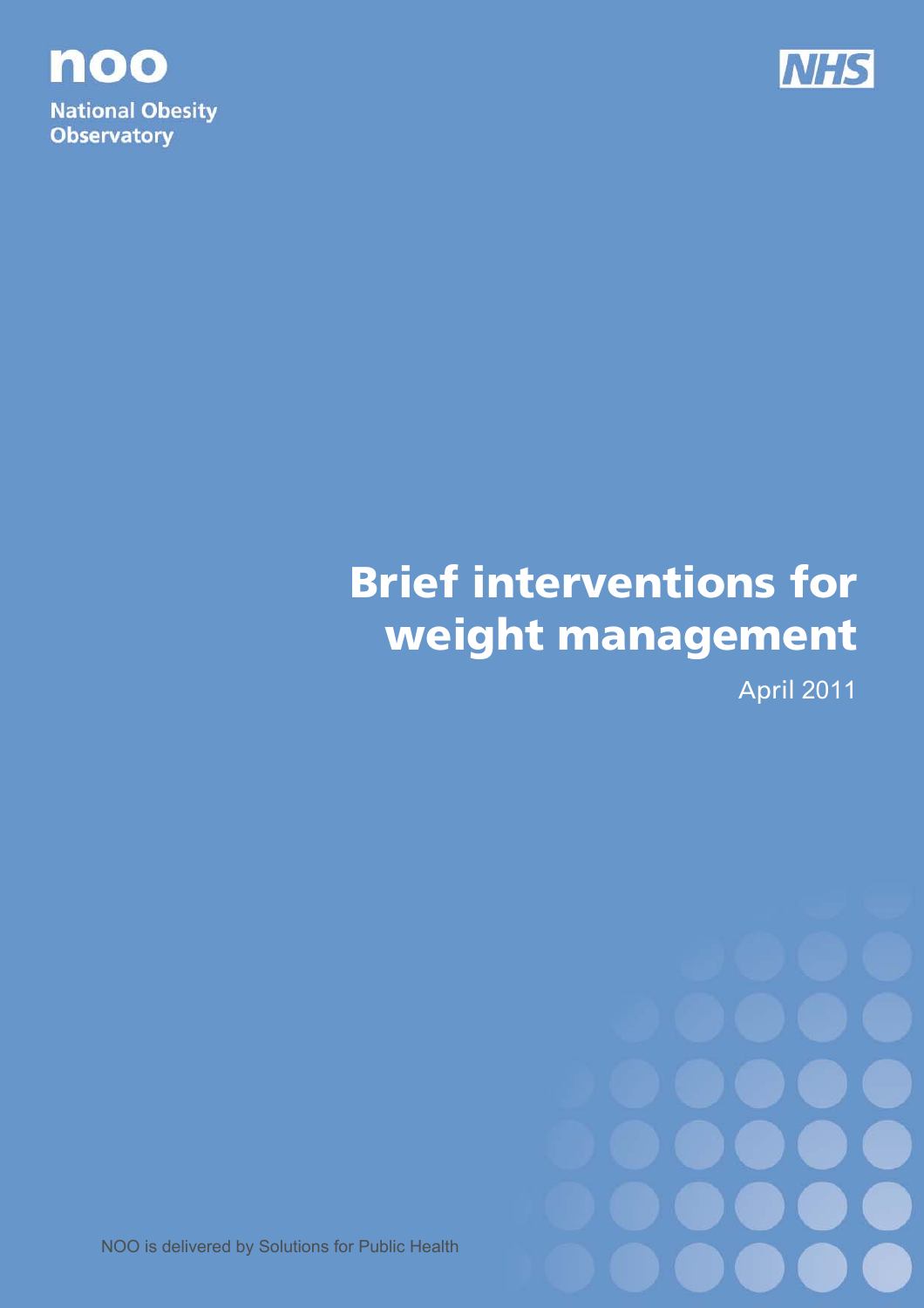# **Contents**

| The nature of the initial consultation and use of a planned 'care pathway'  5<br>1. |  |
|-------------------------------------------------------------------------------------|--|
| The content of each session (use of self-monitoring, goal setting, relapse<br>2.    |  |
| 3.                                                                                  |  |
| 4.                                                                                  |  |
| 5.                                                                                  |  |
| The intensity of the intervention (number of sessions over time and the<br>6.       |  |
| 7.                                                                                  |  |
|                                                                                     |  |
|                                                                                     |  |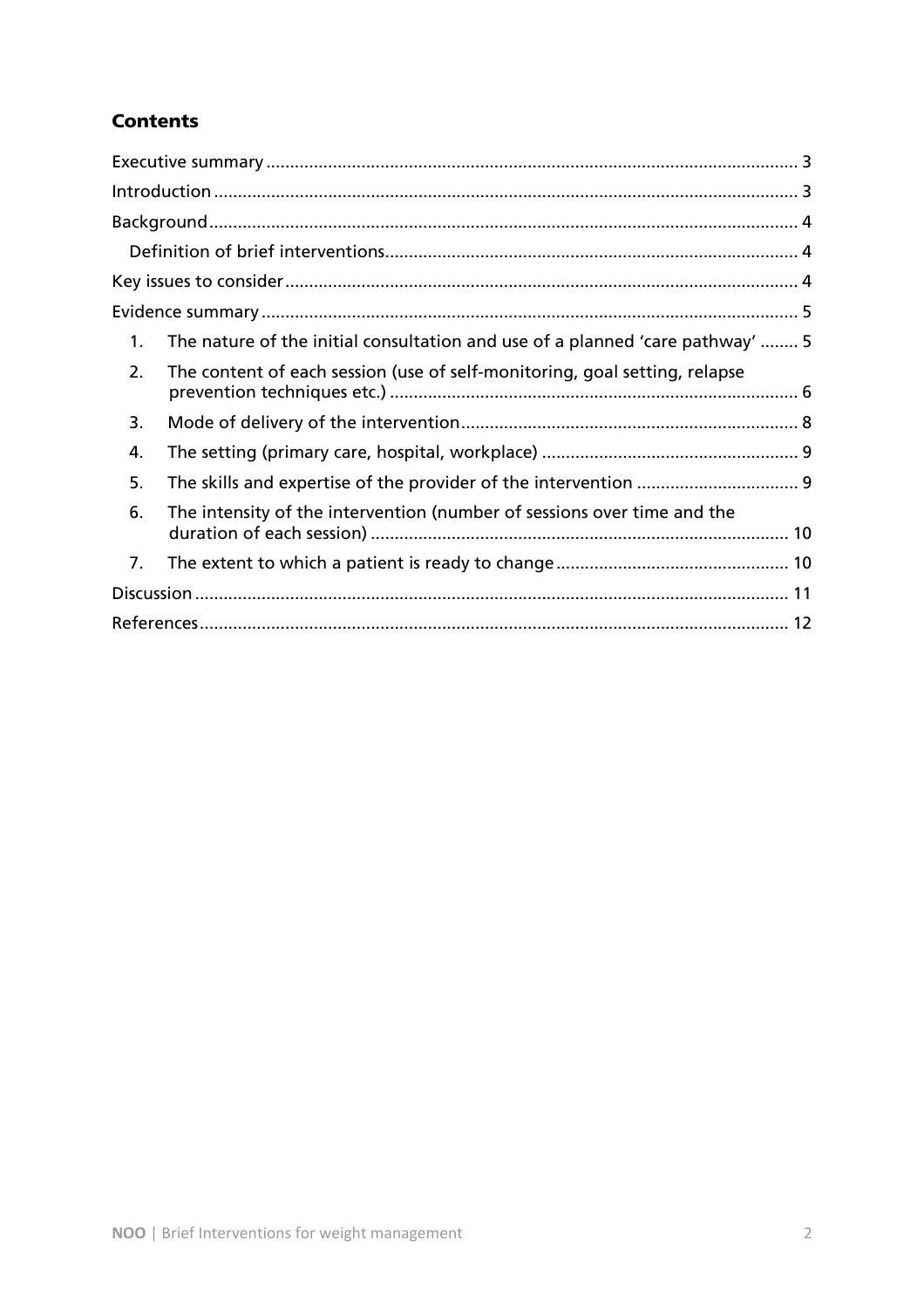# Executive summary

This briefing paper aims to provide a guide to current best available evidence around brief interventions for weight management with adults. 'Brief interventions' are interventions that are limited by time and focused on changing behaviour – often to a few minutes per session. The focus of this paper is on face-to-face consultations that are conducted in settings such as primary care.

There is good evidence that brief interventions can lead to at least short-term changes in behaviour and body weight if they:

- focus on both diet and physical activity
- are delivered by practitioners trained in motivational interviewing
- incorporate behavioural techniques, especially self-monitoring
- are tailored to individual circumstances
- encourage the individual or patient to seek support from other people

More sustained changes in behaviour and body weight appear to require more intensive interventions conducted over an extended period.

Motivational interviewing can be used as part of an initial consultation with a patient. This initial consultation should be used to assess a patient's weight status and readiness to change behaviour. This, in turn, can help to inform the decision on whether to refer the patient to a more intensive intervention.

Behavioural interventions can be undertaken with individuals or with groups and should include self-monitoring to enable patients to recognise progress towards a goal. These should be combined with other strategies such as: providing feedback on progress towards goals; providing regular and long-term follow-up; and improving selfefficacy.

It is essential to evaluate the effectiveness of any intervention or service. The National Obesity Observatory's Standard Evaluation Framework offers guidance on the evaluation of weight management interventions.<sup>1</sup>

# Introduction

This paper aims to provide a guide to current best available evidence on brief interventions for weight management with adults. Brief interventions are defined as interventions that are focused on changing behaviour and are limited by time – often to a few minutes per session. By using structured brief interventions, GPs and other primary care professionals are able to make the best use of the limited time they may have with patients to discuss issues to do with lifestyle or behaviour.<sup>2,3,4</sup>

This paper is intended primarily for professionals working in primary care including GP consortia and commissioners of public health services within local health and wellbeing boards. It will also be of interest to academics and researchers, and professionals working in other settings such as health trainers, leisure professionals and dietitians.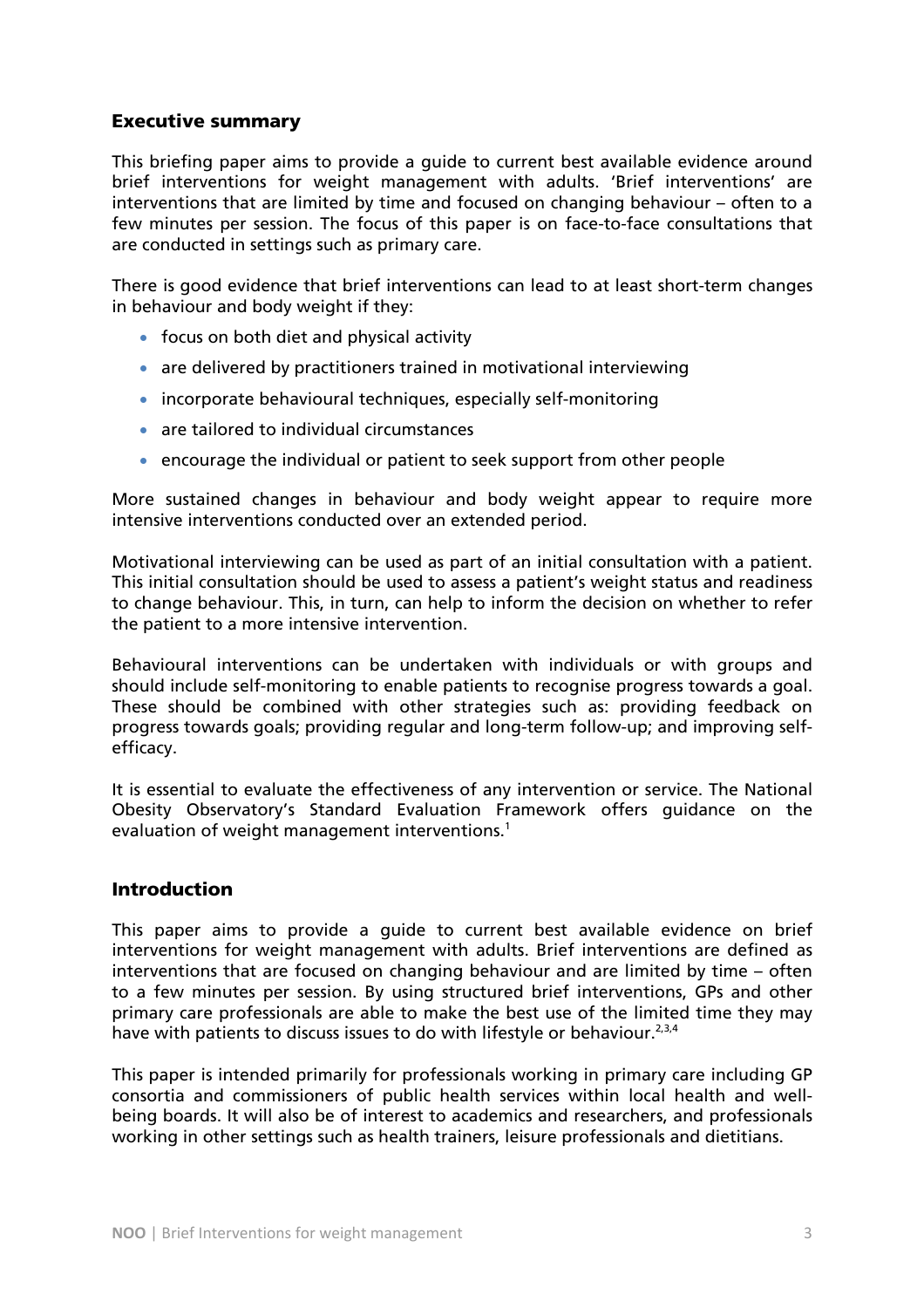Public health commissioners can use this information to guide commissioning decisions, and service providers can use it to help plan the delivery of brief interventions.

# **Background**

Primary care professionals have an important role in helping to tackle obesity. They may be the first contact an overweight or obese person has with a health professional, and their approach can influence whether a patient goes on to change their behaviour. It is therefore important to take a consistent and evidence-based approach to each consultation, deciding whether to offer a brief intervention or to refer to more specialist services.

#### Definition of brief interventions

'Brief intervention' is a generic term referring to a variety of encounters with a patient that require relatively little time.<sup>5</sup> Brief interventions emerged from addictions treatment research which found that interventions for alcohol problems consisting of 1–3 sessions of approximately 5–30 minutes were as effective as more intensive interventions and more effective than no intervention.  $6,7$ 

The focus of this paper is on face-to-face consultations conducted in settings such as primary care, and not just any intervention that is of brief duration, such as a brief exercise instruction session. Brief interventions range from a single session providing information and advice to a number of sessions of motivational interviewing or behaviour change counselling. They may involve screening, assessment and feedback about current behaviour, behavioural techniques such as goal setting, self-monitoring, reinforcement and can be delivered by a range of health professionals.<sup>8</sup>

# Key issues to consider

There is review-level evidence to support psychological interventions in weight management, such as behavioural therapy (the planned and structured use of a range of established behaviour change techniques) or cognitive-behaviour therapy, combined with a diet and exercise approach. $9,10$  However, the effectiveness of interventions in helping people to change their behaviour may be influenced by specific components of these interventions and other contextual factors such as:

- 1. the nature of the initial consultation and use of a planned 'care pathway'
- 2. the content of each session (for example use of self-monitoring, goal setting and relapse prevention techniques)
- 3. the mode of delivery of the intervention (for example, in groups or with an individual)
- 4. the setting (primary care, hospital or workplace)
- 5. the skills and expertise of the intervention provider
- 6. the intensity of the intervention (the number of sessions over time and the duration of each session)
- 7. the extent to which a patient is ready to change

The next section summarises the evidence for each of these factors, and provides detailed guidance to help in the commissioning and planning of brief interventions.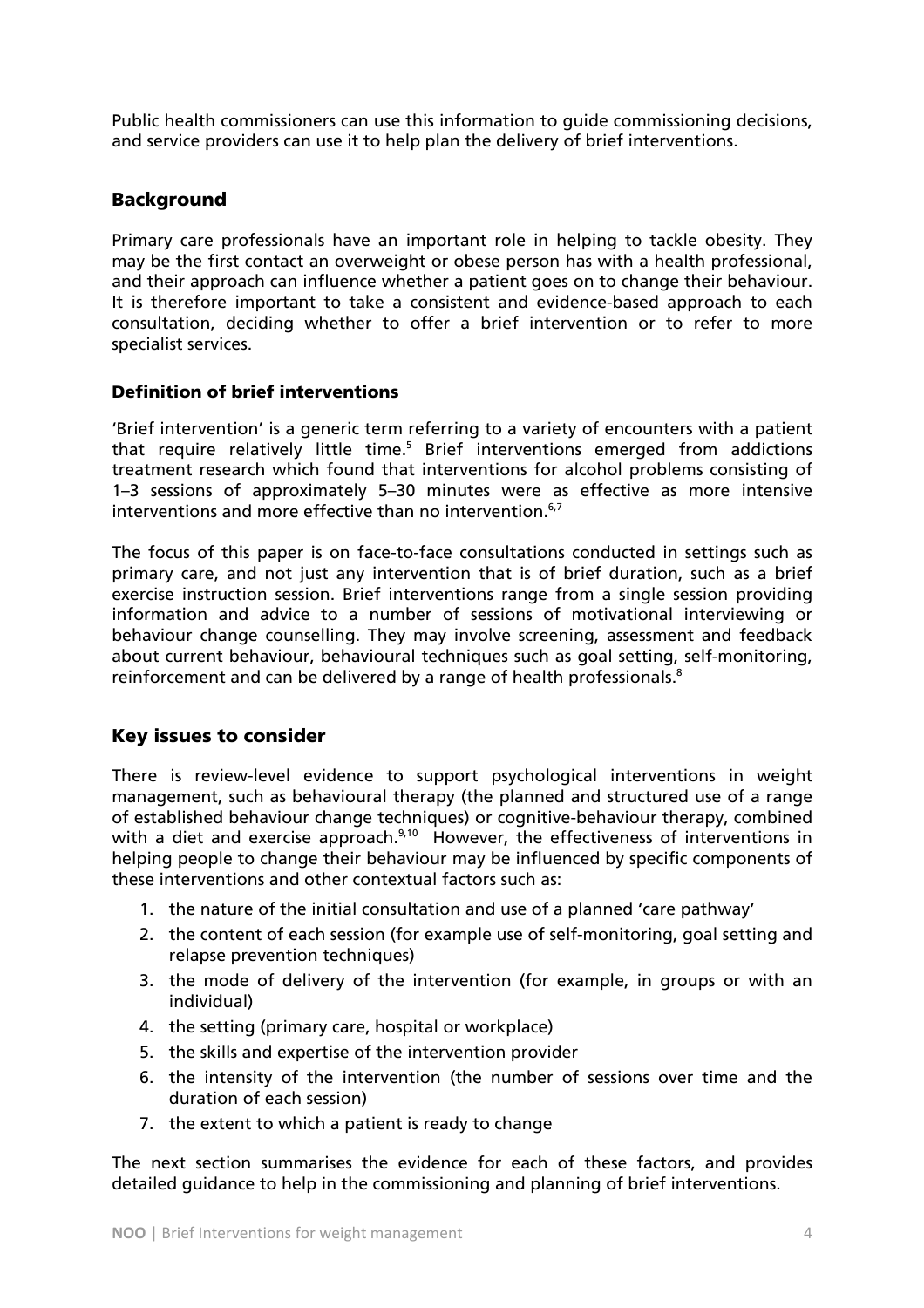# Evidence summary

# 1. The nature of the initial consultation and use of a planned 'care pathway'

#### Initial consultation

A clinician has many things to achieve during an initial consultation with a patient, and it can be difficult to shift the focus of the conversation to behaviour change in a way that is patient-focused and empowers the patient to make one or more behaviour or lifestyle change. Whilst primary care staff tend to think counselling is an important component of their work, there is a lack of consensus on how it should be delivered, especially in the time available. $3$ 

One of the most widely used evidence-based strategies for behavioural counselling is motivational interviewing (MI). This is a collaborative, person-centred form of guiding to elicit and strengthen motivation for change.<sup>11</sup> Motivational interviewing is often delivered over an extended time period, $12$  and does tend to take longer than giving direct advice.13,14 While there is evidence that a total of at least 60 minutes MI counselling is optimal, it has also been shown to be effective in brief encounters of only 15 minutes.15

In many cases, referral to more intensive services may be the best option to effect longterm behaviour change. However, even in these cases, the initial interaction with the health professional can be crucial in motivating the patient to attend the onward referral and to start to seriously contemplate making a behaviour change.

The initial consultation should be used to assess the patient's weight status and their readiness to change. This helps to inform the decision on whether or not to refer the patient to a more intensive intervention. At this time, it is also possible to deliver a very brief intervention, such as assessing the importance of and confidence about changing behaviour.16 In the US, it has been suggested that there should be 'one minute of prevention' in every consultation.<sup>14</sup> There is also online quidance produced in Canada on how to initiate behaviour change in three minutes.<sup>17</sup>

#### Planned care pathway

As far as possible the approach to brief interventions should be planned and consistent and follow an agreed 'care pathway'.<sup>18</sup> The pathway should include the following stages:<sup>19</sup>

- screening: to identify people who are overweight/obese or at risk of obesity and assess readiness to change
- delivering a brief counselling intervention: providing information, increasing motivation to change, or teaching behavioural skills
- referring to brief intervention: for those at higher risk
- referral to more intensive treatment: for those at highest risk
- periodic follow-up: to help patients to track progress and 'problem-solve' about barriers which have arisen and how to overcome them.

Health professionals can use the General Practice Physical Activity Questionnaire (GPPAQ) to assess an individual's level of activity.<sup>20</sup> This is part of the Let's Get Moving physical activity care pathway which provides a structured approach to screening,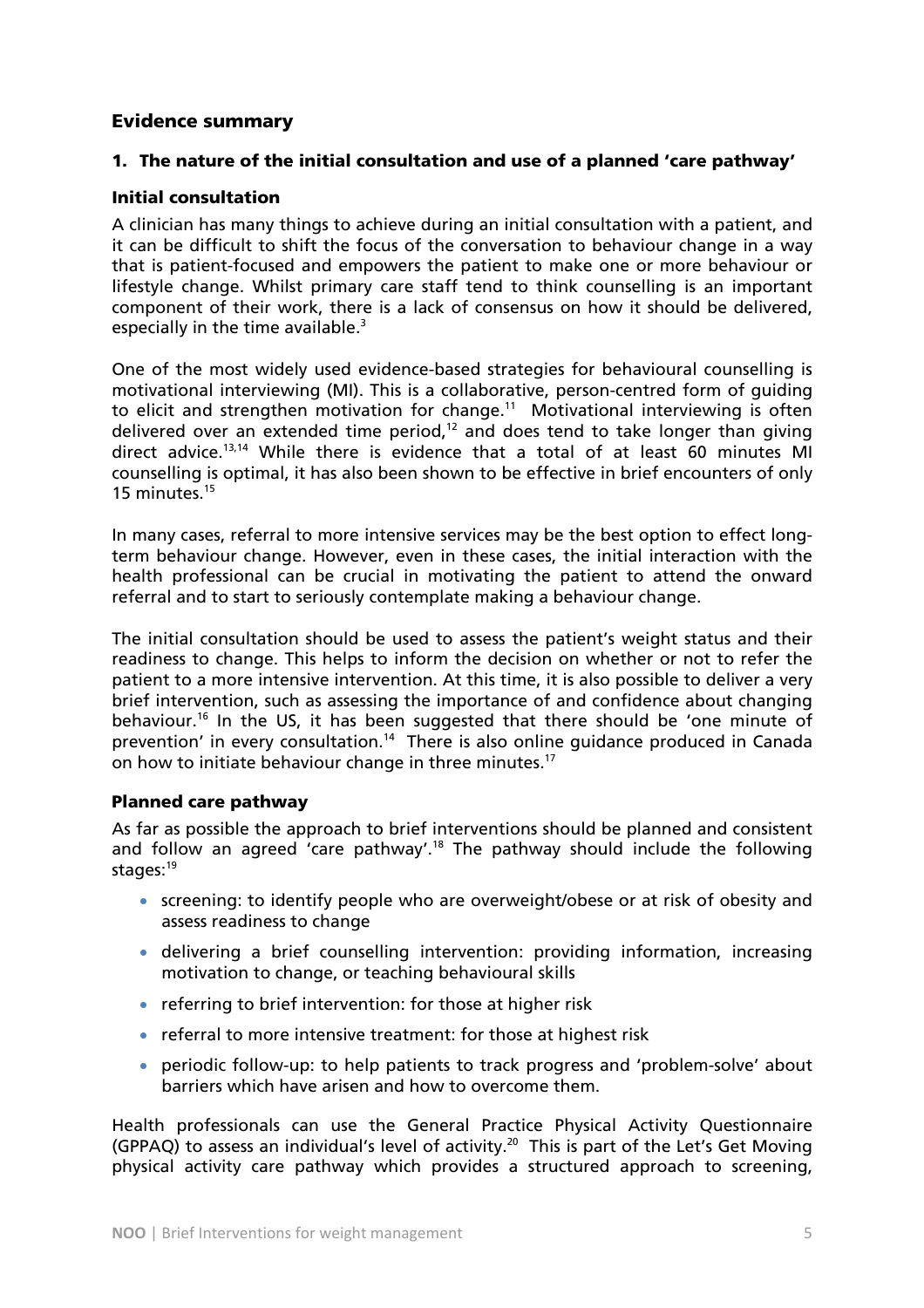assessment and referral of people whose health is at risk due to low levels of physical activity.<sup>21</sup> Although this is a physical activity care pathway, it contains many elements that can be applied to combined diet and physical activity consultations.

The choice of any intervention for weight management must be made through negotiation between the individual and their health professional. The specific components of the intervention should be tailored to the person's preferences, initial fitness, health status, lifestyle and desired outcome.<sup>22</sup>

#### 2. The content of each session (use of self-monitoring, goal setting, relapse prevention techniques etc.)

The most important issue to consider when planning behavioural interventions is the nature of the consultation and the specific content of each session. Multi-component (and multi-behavioural) interventions are recommended – targeting both diet and physical activity and including established behaviour change techniques as well as educational components increases effectiveness for weight loss.<sup>22</sup>

#### Behavioural components

There is good evidence that interventions to promote physical activity and healthy eating are more effective if they include self-monitoring and at least one other selfregulatory technique:<sup>23,24</sup>

#### a. Strategies for self-monitoring

Self-monitoring allows the individual to recognise progress towards the identified goal (for example, minutes of activity or calories consumed per day) and provides direct feedback.

Self-monitoring interventions can include simple 'pencil-and-paper' logs of physical activity or dietary intake, or the charting of weight lost, number of steps taken per day or distance walked.<sup>24</sup>

# b. Specific and proximal goals

Setting goals at the outset of a programme helps achieve the desired behaviour change. Setting specific and realistic goals usually leads to better outcomes compared with no or vague goals.<sup>24,25</sup>

There is some evidence that proximal (short-term) goals in behaviour change (for example, aiming to walk for ten minutes more each day) may be more effective than distal (longer-term) goals (for example, aiming to be able to walk ten miles in the next six months), as they are more tangible and difficult to postpone, with more immediate rewards from accomplishment.

Goals should be set collaboratively between the patient and the health professional, and should focus on behaviour change (for example, reducing fat intake or walking more) rather than physiological change (for example, lowering cholesterol). Behavioural targets are easier to observe and achieve than physiological targets, which may be longer term and also influenced by factors such as genetics.<sup>22</sup>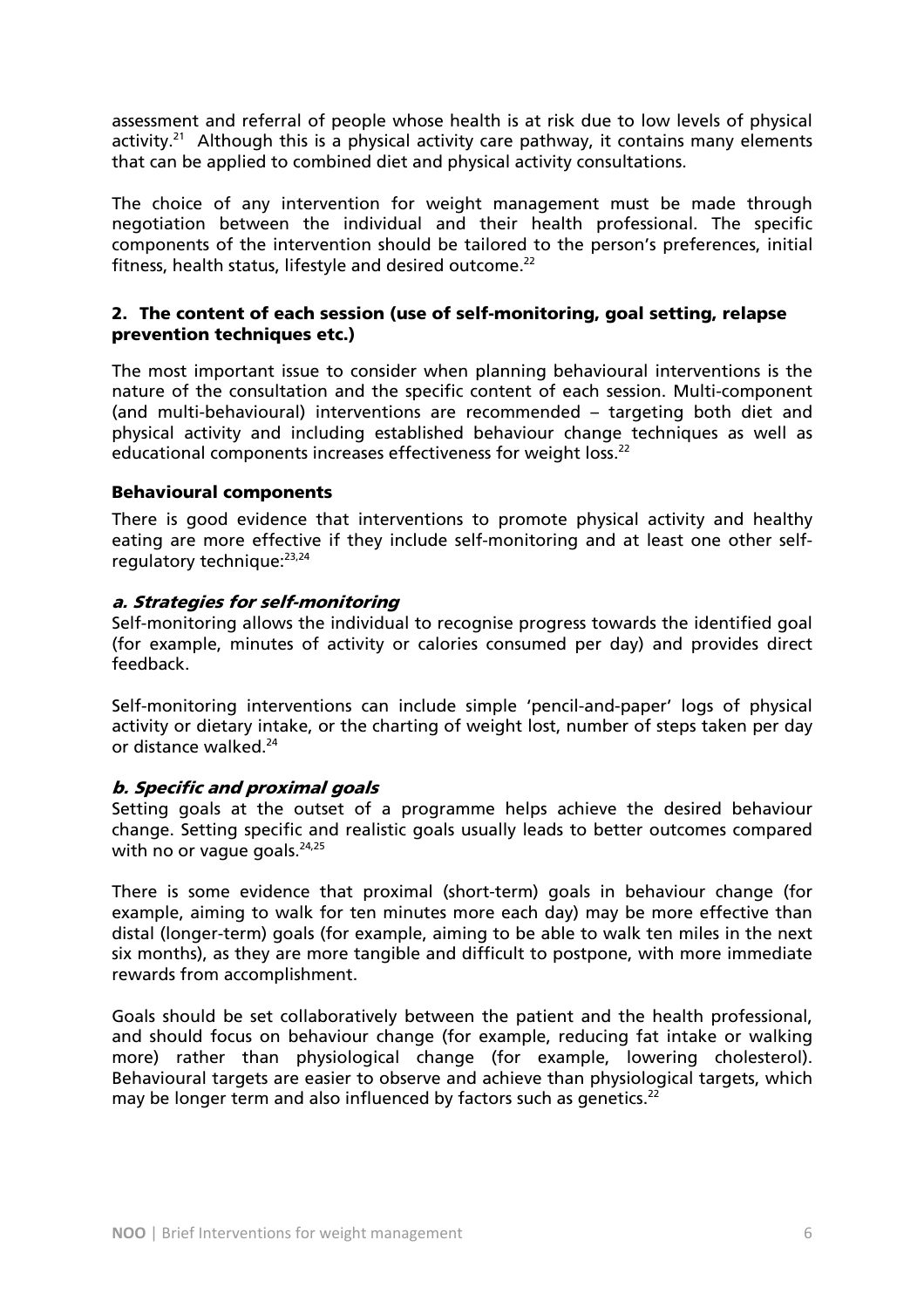#### c. Plan for frequent follow-up and feedback

Health professionals should provide regular feedback on progress to allow patients to assess progress and modify their plans. This also gives the health professional an opportunity to discuss new behaviour change techniques or skills.

Follow-up can be in person, oral, written or electronic according to the preference of the individual. More frequent feedback sessions can help increase adherence to the behaviour change strategy by supporting the development of diet and/or physical activity behaviour change skills; practising these skills; helping to solve problems; or integrating new behavioural skills into daily routines. $24$ 

Follow-up beyond the initial visit can take place at six weeks, then at three, six, and 12 months,<sup>21</sup> and then every six months if behaviour change is successful. Lack of progress should prompt more frequent follow-up.

d. Use motivational interviewing (MI) strategies, particularly when an individual is less ready to change their dietary and physical activity behaviour Wherever possible, health professionals should use motivational interviewing (MI) strategies in consultations with patients. MI is a collaborative, person-centred form of guiding an individual to elicit and strengthen motivation for change.11

MI has been found to be effective in promoting change (at least in the short-term) with a wide range of health behaviours including diet and physical activity.<sup>26</sup> and health professionals can be trained to become competent in its use.<sup>27</sup>

The principles of MI are illustrated by the acronym **RULE**:<sup>28</sup>

- **R:** resist the righting reflex. Practitioners should avoid the inclination to put right patients' behaviour even when it will benefit their health
- U: understand and explore the patient's own motivations
- L: listen with empathy
- E: empower the patient, encouraging hope and optimism

During a consultation, the behaviour of both the practitioner and the patient can influence the patient's behaviour change. When practitioners employ more MIconsistent strategies, (asking open-ended questions about changing behaviour, and reflecting back 'change talk' when they hear it) and fewer MI-inconsistent strategies (giving unsolicited advice and telling patients what to do), patients spend more consultation time talking about their desires, ability, reasons and need to make positive changes to their behaviour. This patient 'change talk' is also directly related to positive changes in behaviour.<sup>29</sup>

A brief MI-based intervention to help patients make decisions about behaviour change in general practice consultations has been developed and has been well received by practitioners.30 Even a three minute MI-based intervention with overweight or obese patients by doctors in primary care has been found to lead to small amounts of weight  $loss.<sup>13</sup>$ 

#### e. Incorporate strategies to develop self-efficacy

Self-efficacy is an individual's confidence in their abilities to carry out particular behaviours. For example, an individual may feel confident in his/her ability to walk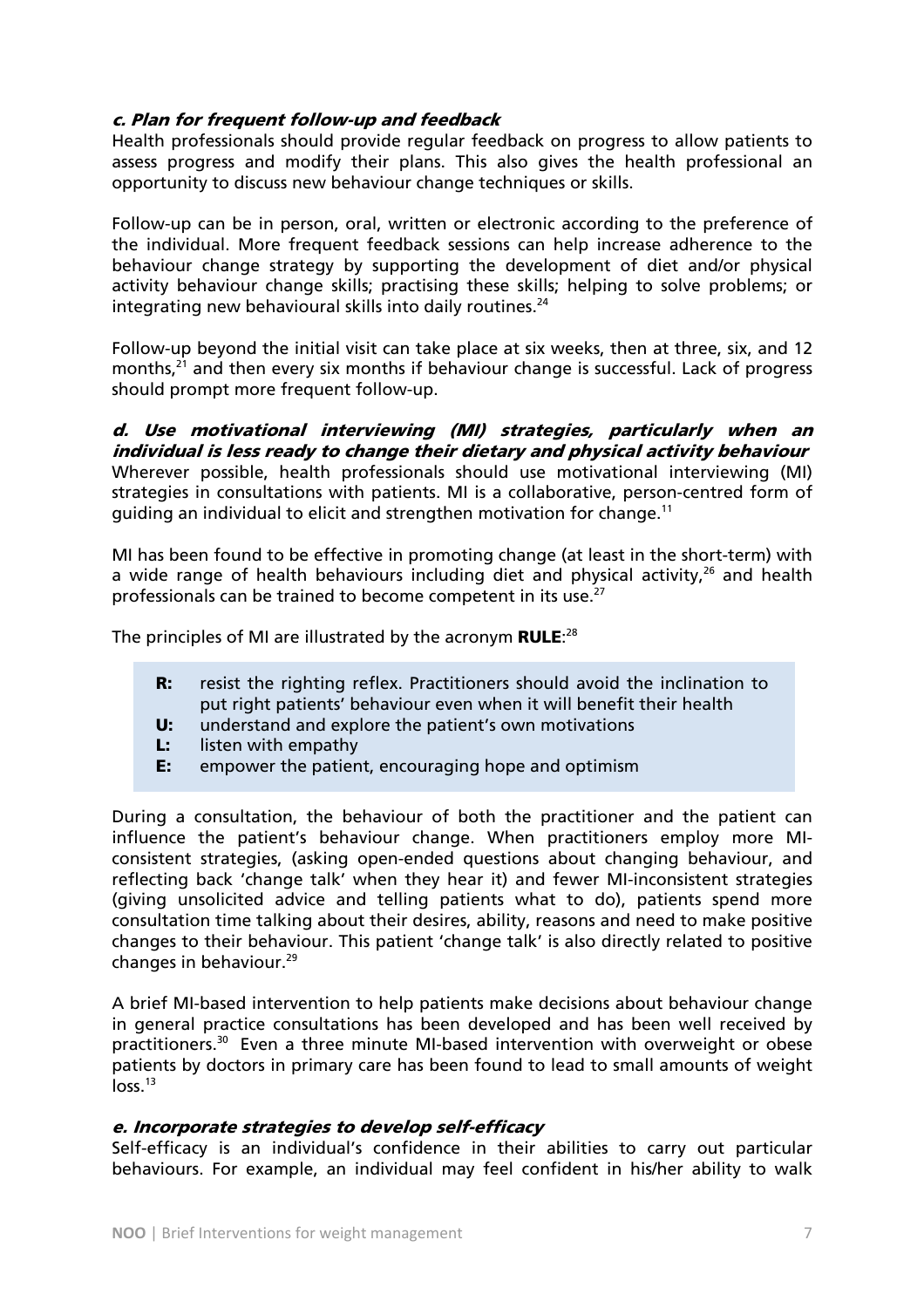more, but be less confident in their ability to make sustained dietary changes. Interventions should incorporate strategies that enhance self-efficacy in order to improve the likelihood of behaviour change. An individual's confidence tends to increase when he/she has:<sup>23</sup>

- opportunities to explore barriers and identify ways to overcome them, for example, answering the question "what prevents you from eating more fruit?"
- opportunities to reflect on past experiences of successful behaviour change
- access to good social support: this can be information support, emotional support and encouragement, or practical support (such as advice about accessible walking routes)
- successfully achieved a goal that is reasonable and proximal, such as swapping chocolate for fruit or walking a mile a day
- seen someone similar in capability successfully performing the desired task.

#### 3. Mode of delivery of the intervention

Interventions can be undertaken with individuals or groups. Individual sessions should be used for assessment of the patient's readiness to change behaviour; jointly identify goals; and develop a personalised plan.<sup>24</sup>

Group sessions using cognitive-behavioural strategies can be useful to teach skills to modify diet and develop a physical activity programme; provide role modelling and learn from others' success; and maximise the benefits of peer support and group problem solving.<sup>24</sup>

Successful group-based interventions incorporate counselling strategies and multiple behaviour change strategies such as goal setting and self-monitoring. Some groupbased programmes have included skill-building sessions such as food label reading, grocery shopping, healthy cooking and using pedometers or other exercise equipment.<sup>24</sup>

Commercial programmes that use a group approach and a self-monitoring system to guide food choices appear to be more effective than self-help approaches without group support. $24$ 

The National Institute for Health and Clinical Excellence (NICE) recommends that primary care organisations and local authorities should only recommend to patients, or consider endorsing, self-help, commercial and community weight management programmes if they follow best practice by:<sup>22</sup>

- helping people assess their weight and decide on a realistic target (people should usually aim to lose 5–10% of their original weight)
- aiming for a maximum weekly weight loss of 0.5–1kg
- focusing on long-term lifestyle changes rather than a short-term, quick-fix approach
- being multi-component, addressing both diet and activity, and offering a variety of approaches
- using a balanced, healthy-eating approach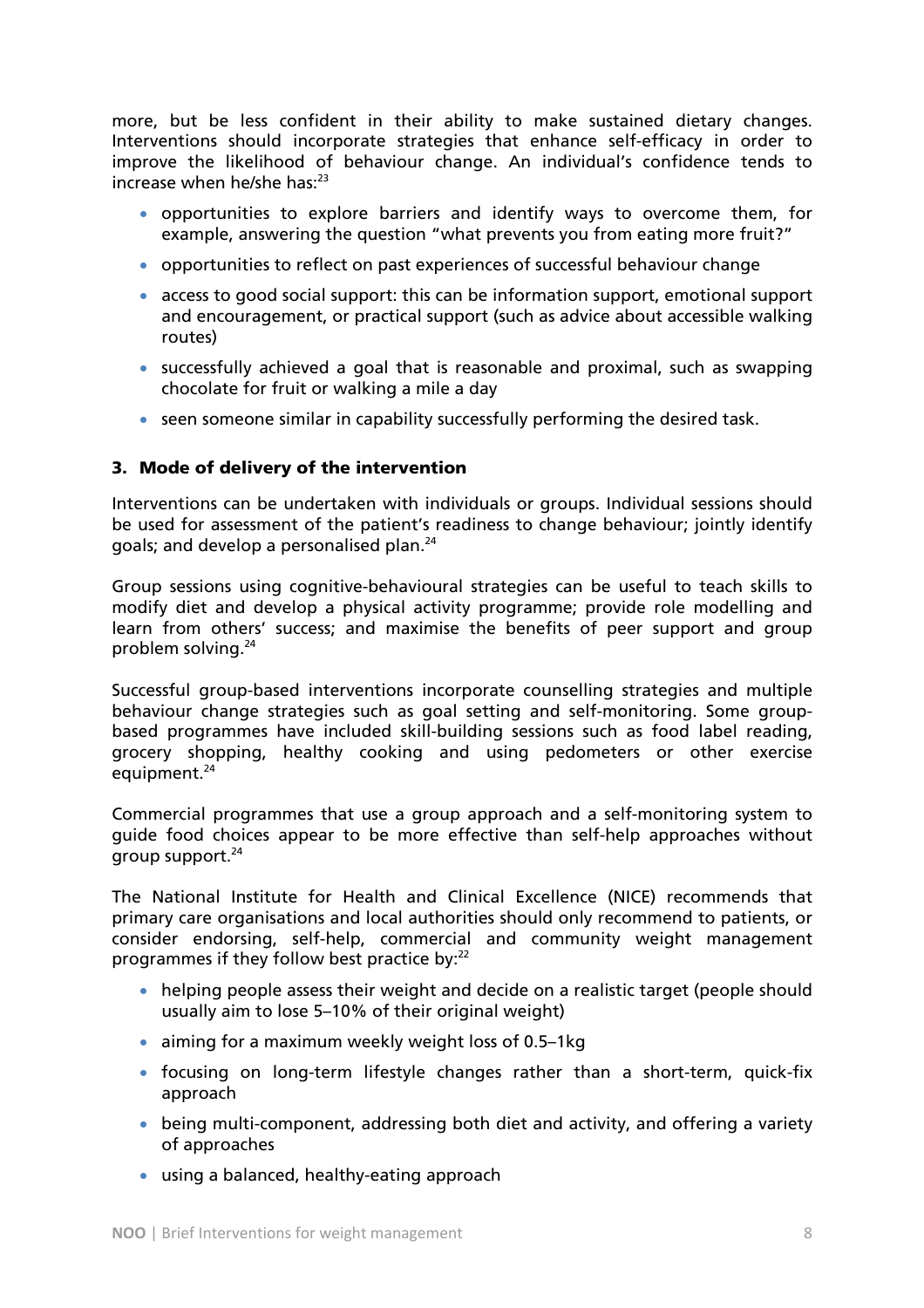- recommending regular physical activity (particularly activities that can be part of daily life, such as brisk walking and gardening) and offering practical, safe advice about being more active
- including some behaviour change techniques, such as keeping a diary and advice on how to cope with 'lapses' and 'high-risk' situations
- recommending and/or providing ongoing support.

# 4. The setting (primary care, hospital, workplace)

Most of the evidence for the effectiveness of brief interventions in changing eating and physical activity behaviour and reducing body weight, comes from the primary care setting. $3,10$  It is feasible that much of this learning can be transferred to other settings (such as leisure or community settings) but there is little research evidence in this area. Studies with problem drinkers show that interventions can be effective in a range of settings. However, it is unclear whether this conclusion can be directly applied to weight management.<sup>6,7</sup>

# 5. The skills and expertise of the provider of the intervention

Individual counselling has been effectively provided by health educators, counsellors, physicians and other health professionals.<sup>24</sup> There does not appear to be one professional group that is more likely to deliver effective interventions, although this will depend on the interpersonal skills of the person delivering the intervention, and the amount and quality of training they have received.<sup>15</sup>

NICE recommends that any healthcare professional involved in the delivery of interventions for weight management should have relevant competencies and have undergone specific training. Training for health professionals should include:<sup>22</sup>

- the health benefits and the potential effectiveness of interventions to prevent obesity, increase activity levels and improve diet (and reduce energy intake);
- the best practice approaches in delivering such interventions, including tailoring support to meet people's needs over the long term;
- the use of motivational interviewing and counselling techniques

Training needs to address barriers that health professionals may experience in providing support and advice.<sup>22</sup> For professionals with little or no experience of MI or individual counselling, it may be necessary to offer more generic communication skills training before focusing on counselling skills.

Developing expertise in MI follows a sequence of eight stages and typically requires a minimum of two days of training followed by on-going supervision and follow-up training. $31,32$  For those new to the topic, training may need to be longer than two days.

Specific indicators of training quality and practitioner competence should be included as indicators in service specifications alongside weight management outcomes. For example, specifying a minimum number of days' experience in using specific counselling techniques.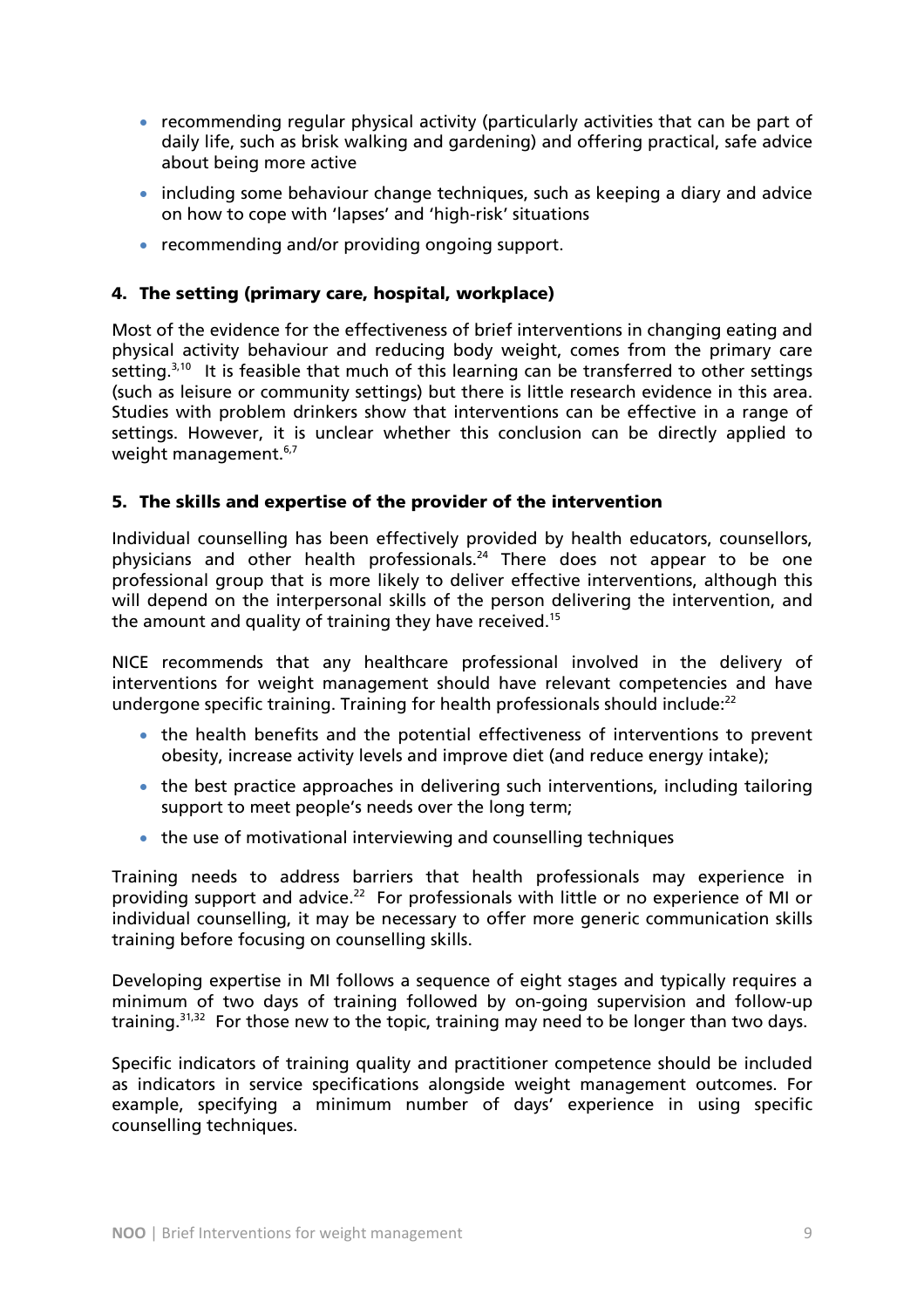Interventions can also be delivered by lay health educators who have received appropriate training. Three trials that tested lay-led interventions showed positive changes related to diet and/or weight. $24$ 

Overall, the interpersonal style of the provider and the skilful use of behaviour change techniques appear to be more important than qualifications or professional background.

#### 6. The intensity of the intervention (number of sessions over time and the duration of each session)

An important consideration is how many sessions are offered to an individual; the duration of these sessions; and the frequency of follow-up sessions, after the initial brief intervention. Although there is review-level evidence that MI can be effective even in brief encounters of only 15 minutes, it is clear that more than one encounter with a patient and increased exposure time increases the likelihood of a positive effect.<sup>15</sup>

In most studies, more frequent and/or longer contact sessions are associated with greater reductions in body mass and improvements in physical activity and diet.<sup>9,15,33</sup>

Reviews have found the median duration of an individual counselling encounter to be 60 minutes (range = 10–120 minutes) with 64% of the brief interventions (less than 20 minutes duration) showing an effect.<sup>14</sup> The interventions with significant benefit beyond 12 months were all high-intensity counselling interventions with group, phone, or mail contact throughout. Most high-intensity interventions that had follow-up beyond 12 months showed persistent beneficial changes in adiposity and lipids, as well as improvements in self-reported behavioural outcomes.<sup>33</sup>

It is, therefore, recommended that interventions allow sufficient time for consultations, plan to provide repeat consultations and arrange frequent follow-up appointments. NICE recommends that for behaviour change to be sustained at one year, several follow-up sessions over a period of three to six months are required after the initial consultation episode.20

Overall, the level of support offered should be determined by the person's needs, and be responsive to changes over time.<sup>22</sup>

# 7. The extent to which a patient is ready to change

People vary considerably in the extent to which they are ready to change. It is important that practitioners are able to sensitively assess a person's level of readiness to change a specific behaviour. Readiness is likely to vary: across type of behaviour (an individual may be more ready to change diet than be more active); over time (such as being more ready to change in the New Year); and depend according to whether they were referred to or volunteered for the intervention.

Interventions should, therefore, focus on strategies for change that are appropriate for people's level of readiness to change. For people not interested in changing their behaviour, it can be helpful to assist them to explore their ambivalence in a nonjudgmental way, rather than focusing solely on behaviour change. Those who are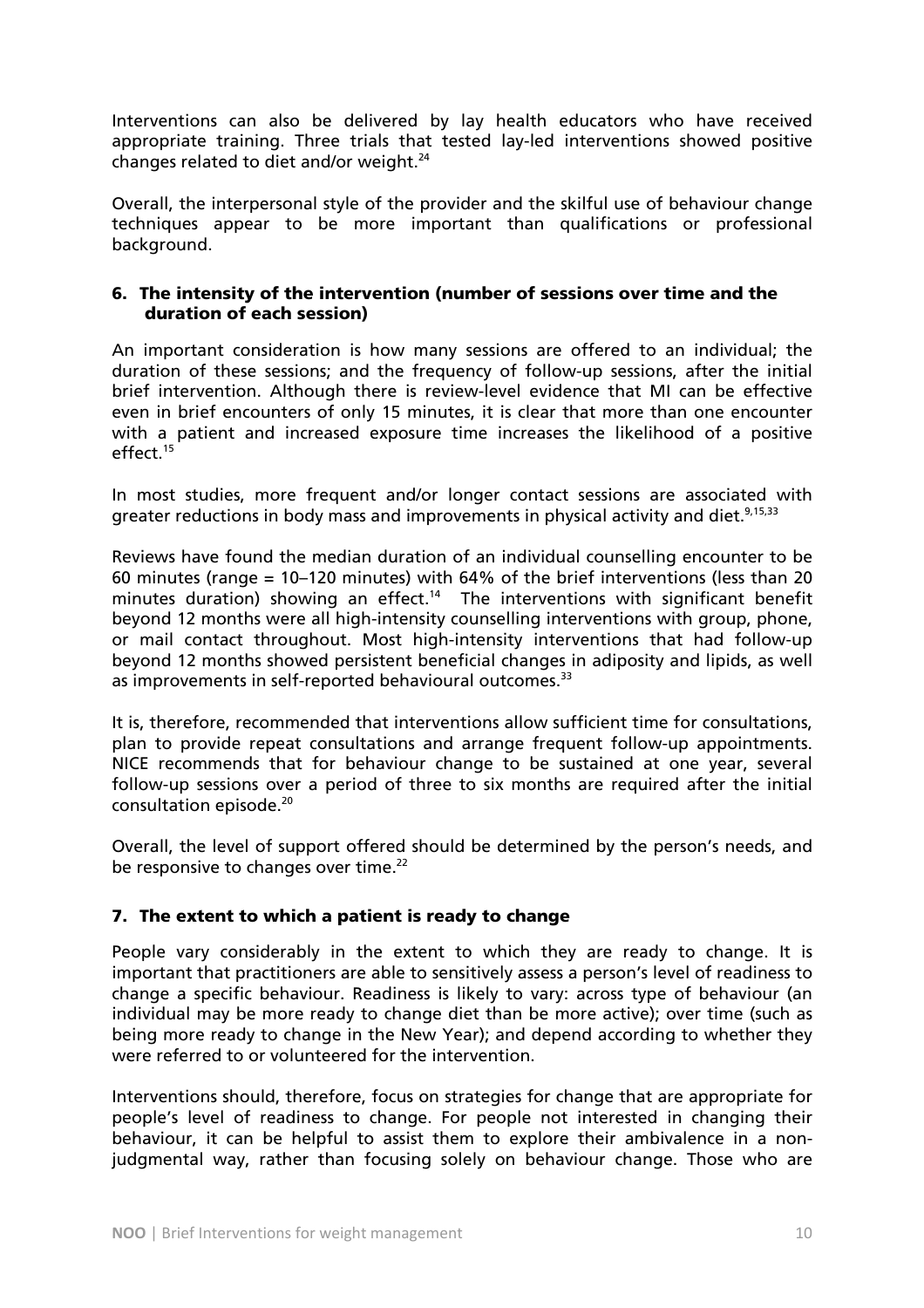considering behaviour change are more likely to respond to strategies that help them to weigh up the pros and cons of change and begin to make plans.

People who are not yet ready to change should be offered the chance to return for further consultations when they are ready or able to make lifestyle changes. They should also be given information on the benefits of losing weight, healthy eating and increased physical activity.<sup>22</sup>

#### **Discussion**

Brief interventions can lead to at least short-term changes in behaviour and body weight. To do so they must focus on both diet and physical activity, be delivered by empathetic practitioners using MI-consistent strategies and incorporate behavioural (especially goal-setting and self-monitoring) techniques tailored to individual circumstances. Patients or individuals should also be encouraged to seek social support.

More sustained changes in behaviour and body weight appear to require more intensive interventions conducted over an extended period. However, practitioners may still be able to reinforce the effects of initial interventions by reviewing progress and employing self-monitoring techniques at follow-up contacts. When time is restricted, intensive interventions are likely to require referral to a specialist service or to health professionals with more time available.

Even when the primary focus of a brief intervention is referral to another provider, the uptake of the referral and subsequent adherence to the service or programme can be enhanced when practitioners work collaboratively with patients, evoke the patient's own motivation for change and acknowledge their autonomy. It is clear that skilful practitioners produce better outcomes than less skilful practitioners, and this has training implications.

There is, however, no template that can be universally applied to all situations or types of consultations. The most appropriate intervention can only be ascertained through discussion with the patient, with the health professional and patient working together to explore options. A care pathway approach helps here in setting out the logical steps, and the Department of Health obesity care pathway<sup>18</sup> or the Let's Get Moving physical activity pathway are viable options.<sup>21</sup>

There remain a number of gaps in the evidence base for brief interventions. Although the evidence for the effectiveness of motivational interviewing in general is strong, there is a need for greater precision, particularly over the intensity of the treatment. What intensity of treatment is needed for different patients, at different levels of readiness to change, or with different health conditions? Do more 'ready' patients need less intervention, and if so, is this moderated by how much change they need to make? There is also a need for more studies on the cost-effectiveness of brief interventions.

It is essential to evaluate the effectiveness of any interventions or services that are being delivered. The National Obesity Observatory's Standard Evaluation Framework offers guidance on the evaluation of weight management interventions.<sup>1</sup> It is only by evaluating ongoing interventions, through well- designed service specifications with good prospective evaluation methodologies, that we will be able to contribute to the evidence base and improve the effectiveness of public health services.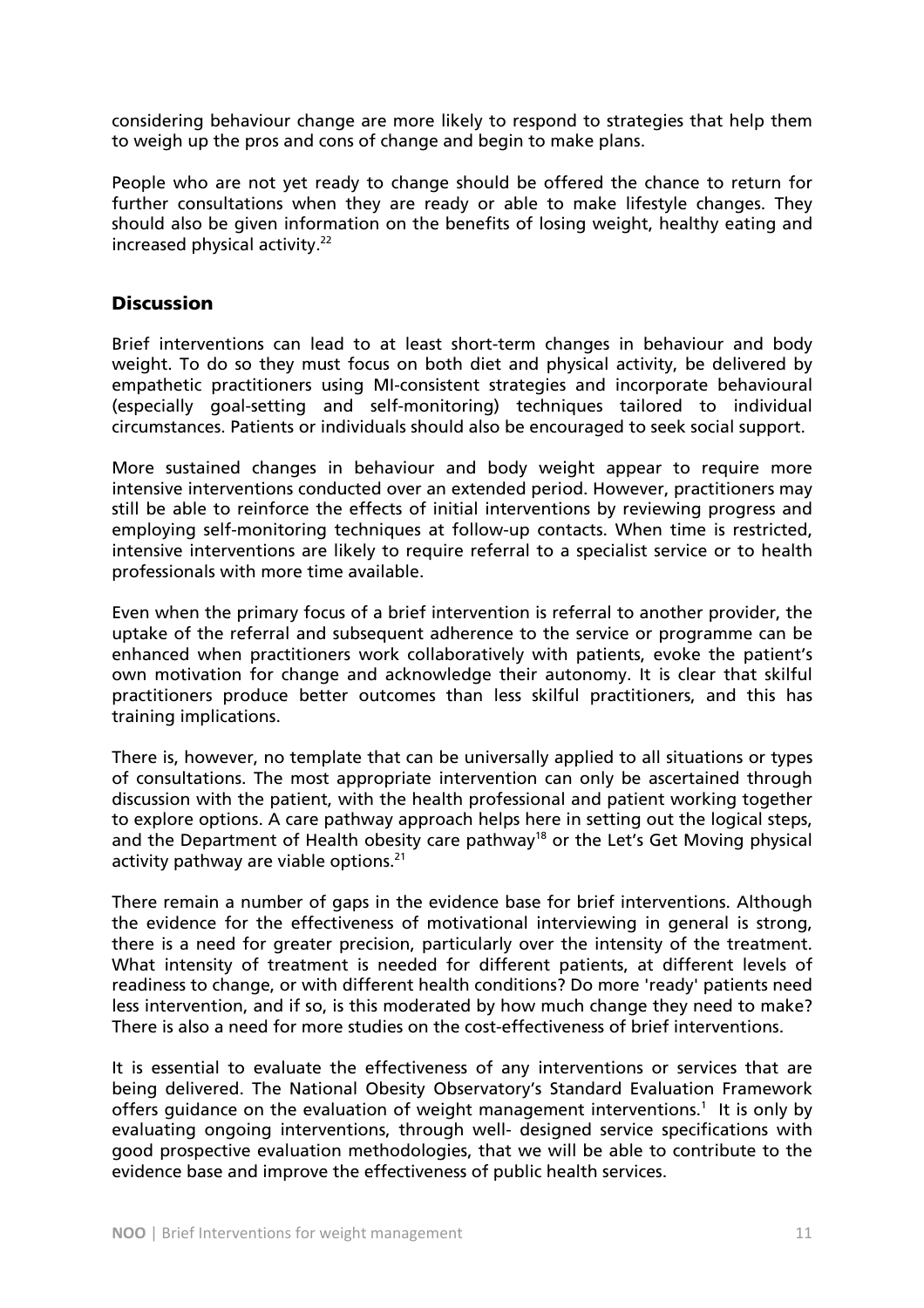# **References**

- 1. Roberts K, Cavill N, Rutter H. Standard Evaluation Framework for weight management interventions. Oxford 2009.
- 2. Kushner RF. Barriers to providing nutrition counseling by physicians: a survey of primary care practitioners. Prev Med. United States1995. p. 546–52.
- 3. Bull FC, Milton KE. A process evaluation of a "physical activity pathway" in the primary care setting. BMC Public Health. England2010. p. 463.
- 4. McKenna J, Naylor PJ, McDowell N. Barriers to physical activity promotion by general practitioners and practice nurses. Br J Sports Med. 1998 Sep;32(3):242–7.
- 5. Dunn C, Rollnick S. Lifestyle Change: Mosby; 2003.
- 6. Miller WR, Rollnick S. Motivational interviewing : preparing people to change addictive behavior. New York ; London: Guilford Press; 1991.
- 7. Kaner EF, Beyer F, Dickinson HO, Pienaar E, Campbell F, Schlesinger C, et al. Effectiveness of brief alcohol interventions in primary care populations. Cochrane Database Syst Rev. 2007(2):CD004148.
- 8. McQueen J, Howe TE, Allan L, Mains D. Brief interventions for heavy alcohol users admitted to general hospital wards. Cochrane Database Syst Rev. 2009(3):CD005191.
- 9. Shaw K, O'Rourke P, Del Mar C, Kenardy J. Psychological interventions for overweight or obesity. Cochrane Database Syst Rev. 2005(2):CD003818.
- 10. Greaves CJ, Sheppard KE, Abraham C, Hardeman W, Roden M, Evans PH, et al. Systematic review of reviews of intervention components associated with increased effectiveness in dietary and physical activity interventions. BMC Public Health. 2011 Feb;11(1):119.
- 11. Miller WR, Rollnick S. Ten things that motivational interviewing is not. Behav Cogn Psychother. 2009 Mar;37(2):129–40.
- 12. Dunn C, Deroo L, Rivara FP. The use of brief interventions adapted from motivational interviewing across behavioral domains: a systematic review. Addiction. 2001 Dec;96(12):1725–42.
- 13. Pollak KI, Alexander SC, Coffman CJ, Tulsky JA, Lyna P, Dolor RJ, et al. Physician communication techniques and weight loss in adults: Project CHAT. Am J Prev Med. 2010 Oct;39(4):321–8.
- 14. Stange KC, Woolf SH, Gjeltema K. One minute for prevention: the power of leveraging to fulfill the promise of health behavior counseling. Am J Prev Med. 2002 May;22(4):320–3.
- 15. Rubak S, Sandbaek A, Lauritzen T, Christensen B. Motivational interviewing: a systematic review and meta-analysis. Br J Gen Pract. 2005 Apr;55(513):305–12.
- 16. Emmons KM, Rollnick S. Motivational interviewing in health care settings. Opportunities and limitations. Am J Prev Med. 2001 Jan;20(1):68–74.
- 17. Bedard J. Initiate a behaviour change in 3 minutes. June 2010. http://www.lemieuxbedard.com/emc/
- 18. Department of Health. Obesity Care Pathway and Your Weight, Your Health. London; 2006.
- 19. Babor TF, McRee BG, Kassebaum PA, Grimaldi PL, Ahmed K, Bray J. Screening, Brief Intervention, and Referral to Treatment (SBIRT): toward a public health approach to the management of substance abuse. Subst Abus. 2007;28(3):7–30.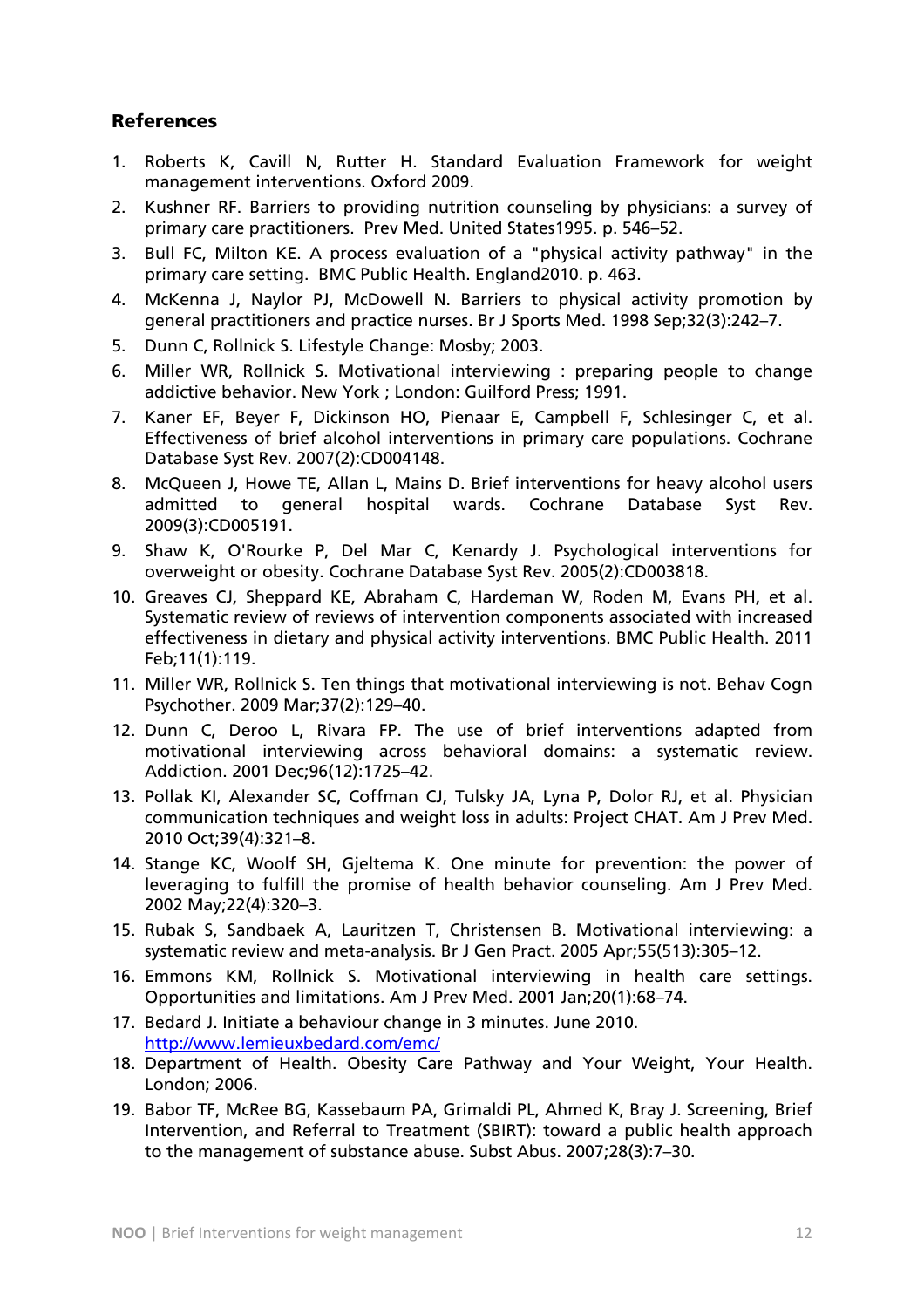- 20. National Institute of Health and Clinical Excellence. Four commonly used methods to increase physical activity: brief interventions in primary care, exercise referral schemes, pedometers and community-based exercise. London: NICE; 2006.
- 21. Department of Health. Let's Get Moving. Commissioning Guidance. London; 2009.
- 22. National Institute for Health and Clinical Excellence. Obesity: Guidance on the prevention, identification, assessment and management of overweight and obesity in adults. London: NICE; 2006.
- 23. Michie S, Abraham C, Whittington C, McAteer J, Gupta S. Effective techniques in healthy eating and physical activity interventions: a meta-regression. Health Psychol. United States: PsycINFO Database Record 2009 APA, all rights reserved; 2009. p. 690–701.
- 24. Artinian NT, Fletcher GF, Mozaffarian D, Kris-Etherton P, Van Horn L, Lichtenstein AH, et al. Interventions to promote physical activity and dietary lifestyle changes for cardiovascular risk factor reduction in adults: a scientific statement from the American Heart Association. Circulation. 2010 Jul;122(4):406–41.
- 25. Shilts MK, Horowitz M, Townsend MS. Goal setting as a strategy for dietary and physical activity behavior change: a review of the literature. Am J Health Promot. 2004 Nov-Dec;19(2):81–93.
- 26. Martins RK, McNeil DW. Review of Motivational Interviewing in promoting health behaviors. Clin Psychol Rev. 2009 Jun;29(4):283–93.
- 27. Söderlund LL, Madson MB, Rubak S, Nilsen P. A systematic review of motivational interviewing training for general health care practitioners. Patient Educ Couns. 2010 Jul.
- 28. Rollnick R, Miller W, Butler C. Motivational Interviewing in Health Care: Helping Patients Change Behavior (Applications of Motivational Interviewing): Guilford Press; 2008.
- 29. Miller WR, Rose GS. Toward a theory of motivational interviewing. Am Psychol. 2009 Sep;64(6):527–37.
- 30. Rollnick S, Butler CC, Stott N. Helping smokers make decisions: the enhancement of brief intervention for general medical practice. Patient Educ Couns. Ireland1997. p. 191–203.
- 31. Miller W, Moyers T. Eight stages in learning motivational interviewing. Journal of teaching in the Addictions. 2006;5:3–17.
- 32. Madson M, Loignon A, C L. Training in motivational interviewing: a systematic review. Journal of Substance Abuse and Treatment. 2009;36:101–9.
- 33. Lin JS, O'Connor E, Whitlock EP, Beil TL. Behavioral counseling to promote physical activity and a healthful diet to prevent cardiovascular disease in adults: a systematic review for the U.S. Preventive services task force. Ann Intern Med. United States2010. p. 736–50.